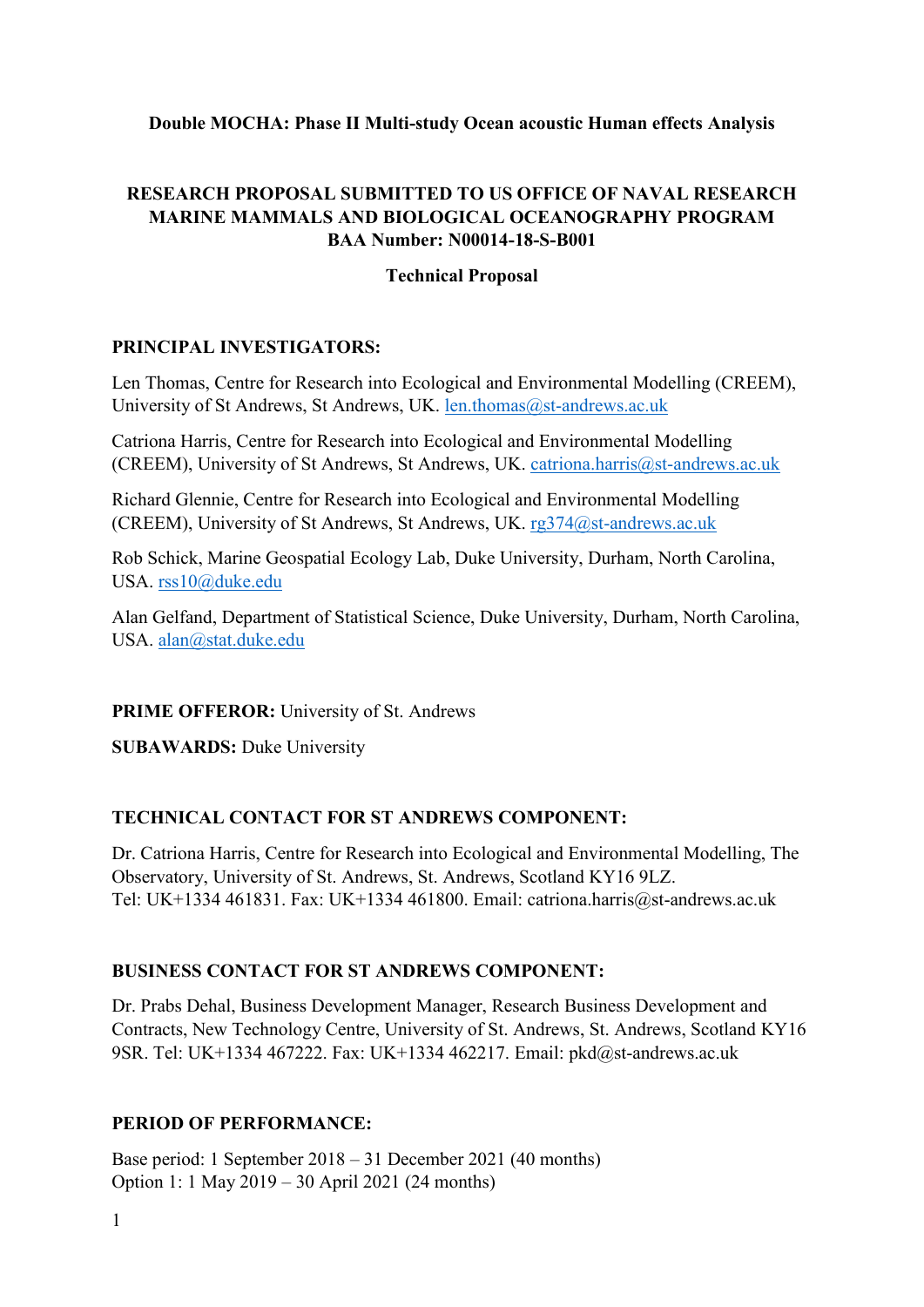# **Table of Contents**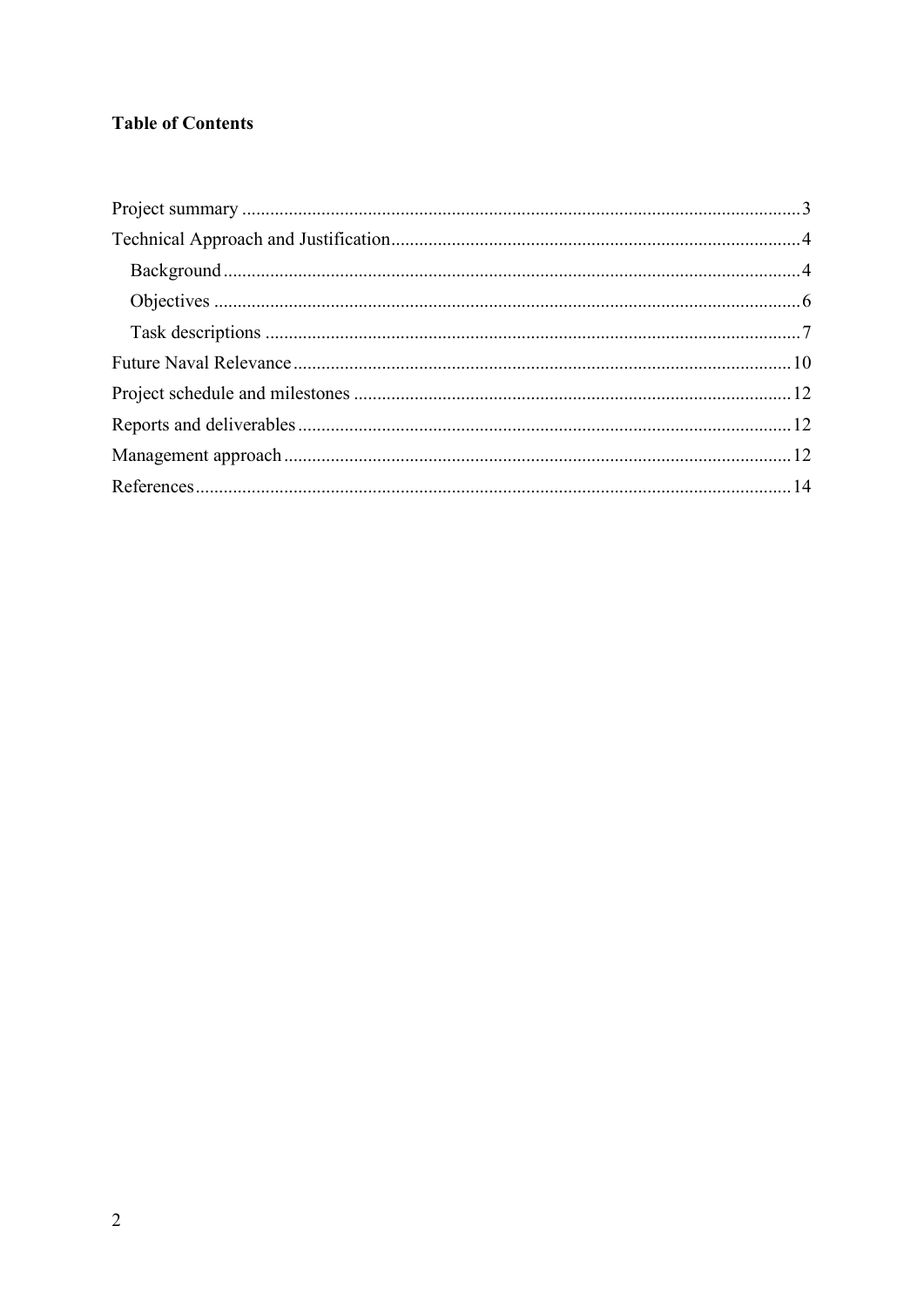# <span id="page-2-0"></span>**Project summary**

The overall objective of this project is to develop new quantitative models and analytical methods for inferring behavioral response of marine mammal species to Navy sonar. The results will be directly applicable to current Behavioral Response Studies (BRSs) operating on multiple species in multiple oceans and will support future Navy Behavioral Response Criterion development. Three specific objectives are as follows.

1. Develop analytical methods for estimation of behavioral response and subsequent recovery from controlled exposure experiments (CEEs) that allow fusion of multiple input datasets collected across a range of spatial and temporal scales. A particular emphasis will be on the multi-scale Atlantic BRS study.

2. Develop recommendations for effects analysis of long-term passive acoustic data. The work will support effects analysis of vocal marine mammals by both Atlantic and Pacific fleets, as well as BRS studies that deploy long-term passive acoustic sensors.

3. Develop next-generation models for behavioral response based on our understanding of marine mammal signal detection and the evolutionary drivers of response. This will have longer-term impact on exposure-impact modelling and future BRS design.

We also list a further objective as an option.

Option 1. Develop flexible and practical methods for dose-response modeling that allow data from multiple species to be combined and different functional forms of the dose-response function to be fit. This will facilitate development of improved noise exposure criteria, and hence support future Navy Behavioral Response Criterion development.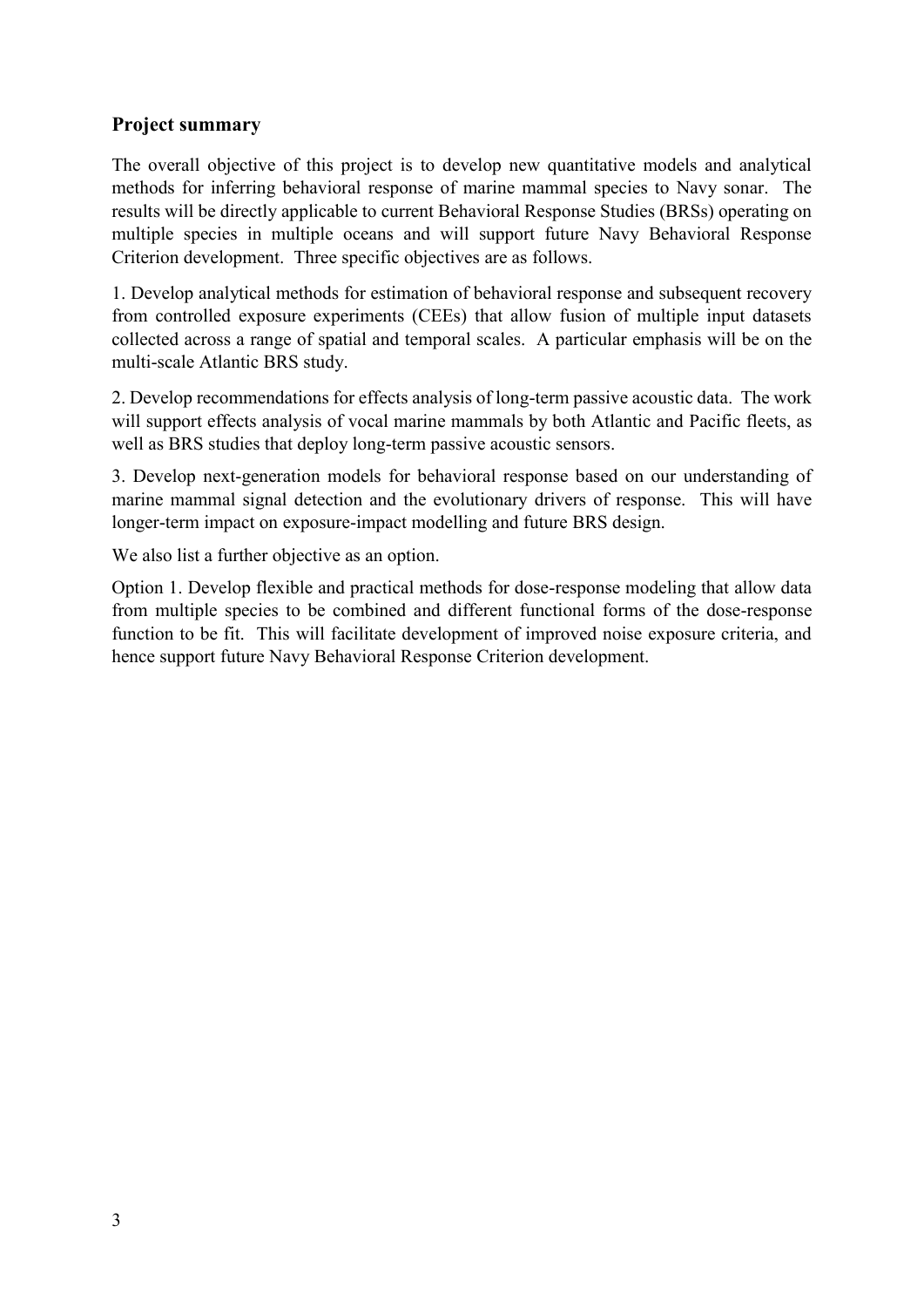#### <span id="page-3-0"></span>**Technical Approach and Justification**

#### <span id="page-3-1"></span>Background

Behavioral Response Studies (BRSs) aim to directly quantify the relationship between potential anthropogenic disturbance and their effect on marine mammals. The US Navy is making a substantial investment in BRSs, aimed at understanding the effect of active sonar on species of concern. BRSs can be broadly divided into those that rely on a formal experimental design (Controlled Exposure Experiments, CEEs), and those that make opportunistic use of real-world naval activities (observational studies). CEEs on wild swimming animals are difficult and costly to perform: they typically involve attaching a data recording tag to a freeswimming animal, maneuvering a sonar source vessel along a specified trajectory relative to the animal, and recording the animal's behavioral response to the source – both visually and via data collected by the tag. Sample sizes are necessarily small, and the resulting multivariate datasets are complex to analyze. These and other issues led to the formation of a Navy-funded working group, MOCHA (for Multi-study Ocean acoustic Human effects Analysis, ONR award number N000141210204), led by PIs Thomas and Harris in 2012. This working group involved members from all Navy-funded BRS projects and had as its goal the development and implementation of analysis methods that made most effective use of the available data. The project, which ended in 2016, was an outstanding success, with MOCHA PIs and post-docs contributing to 26 publications to date (Thomas and Harris 2016; see also https://synergy.standrews.ac.uk/mocha/). A suite of methods is now available to the BRS community for characterizing marine mammal behavior, identifying behavioral change-points caused by exposure and relating behavioral responses to dose metrics such as received level and range. Further, by working with the BRS teams, team members now have experience of and skills in using these advanced methods. The outputs of the MOCHA project have substantially enhanced our ability to quantify the response of marine mammal species to Navy sonar and other acoustic stimuli. However, as the BRS field studies have evolved so have the analytical requirements.

A recent Navy funded program (BRREW project, ONR award number N000141512664) reviewed the current state of knowledge on marine mammal behavioral response to sonar. The goals were to evaluate the return on investment of current US Navy funded programs, identify the data needs and the contributions of current research programs to meeting data needs, and evaluate the ability to meet outstanding data needs given the current state of technology. Results appeared as a report (Harris & Thomas 2015) and a review paper (Harris et al. 2018). BBREW recommended that "BRS research be continued and extended to increase sample sizes and experimental replication, and temporal duration and spatial scale…. It was noted that future investigations would benefit from combining experimentation and observation to enable linkage of short-term behavioral response to long-term fitness consequences of repeated exposure. The importance of baseline studies and longer-term monitoring of animals before and after exposure is emphasized throughout." (Harris & Thomas 2015). Some of these recommendations have been acted upon by the most recent experimental BRS efforts, e.g., the Atlantic BRS study (Southall et al. 2018) and the most recent 3S project trials (Lam et al. 2016). For example, the Atlantic BRS is using a combination of animal-borne tags (short-duration high-fidelity DTAGs and longer-duration lower-fidelity satellite tags), and passive acoustic monitoring (PAM). The most recent 3S project experiments have added PAM from static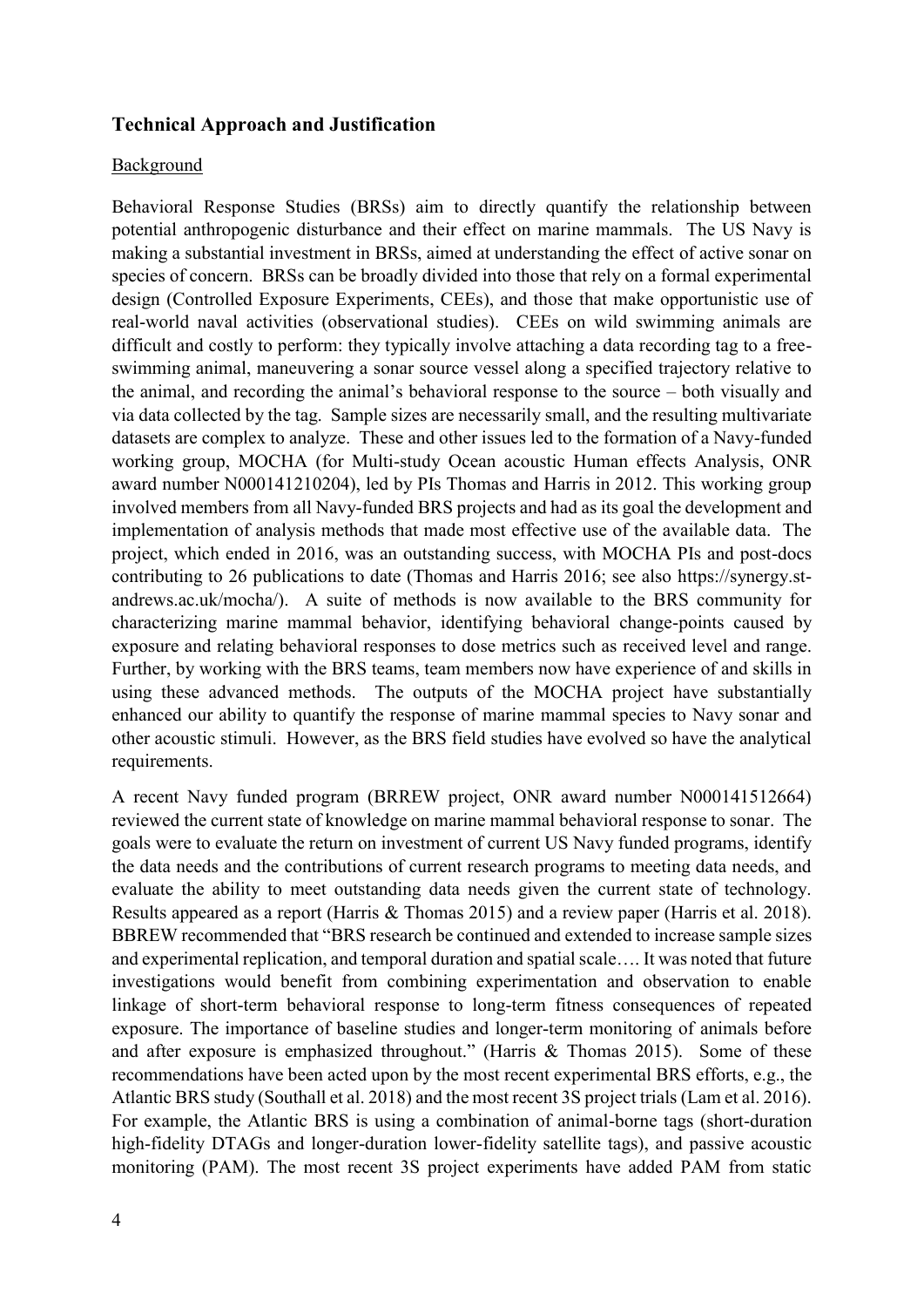autonomous sensors to their protocol. The collection of data across multiple spatial and temporal scales from a variety of different platforms presents new analytical challenges that were not addressed explicitly by the MOCHA project. In addition, these recent BRS efforts are aiming to address some of the outstanding questions from the early BRS studies, such as the relative importance of range and received level and the duration of response. As such the integration of data from across scales and sources will be required to adequately answer these questions. The need to deal with data from multiple spatial and temporal scales is the main motivation behind our first objective.

Passive acoustic data is an important modality for inferring behavioral response. As noted above, PAM is a component of some CEE protocols. Passive acoustic tracking from dense hydrophone arrays can also potentially provide an alternative to inferring behavioral response from tags (for example using Navy instrumented testing ranges). Lastly, long-term sparsearray PAM studies can be used in an observational context to examine whether there is a relationship between detection rates of marine mammal vocalizations and Navy sonar. Observational studies cannot be used to infer causation, but these long-term PAM studies can play a crucial and complementary role to the CEEs in two respects. First, being relatively inexpensive (especially when based on existing data, or data collected for other purposes) they may be used as a "triage", i.e., to find species and circumstances where a strong relation between detection rate and sonar is found. These may then be the target for experimental studies. Second, they provide a population-level context to interpret findings of CEEs, which focus on the individual. Analysis methods for inferring behavioral response from long-term PAM data have been developed and demonstrated under funding both from the Atlantic fleet (Oswald et al. 2015, 2016) and Pacific fleet (Bauman-Pickering 2018). Two statistical approaches have been developed, one using Generalized Estimating Equations (GEEs) and the other Hidden Markov Models (HMMs). Both approaches have merits and downsides, and a major recommendation of Oswald et al. (2016) was to undertake a simulation study to quantify these, so that the most suitable approach can be selected. In addition, methodological advancements are required to deal with the considerable size of many long-term datasets, the need to account for between site differences (using random effects models), and the richness of the suite of possible explanatory variables (both environmental and sonar-related). Such developments will be of utility not just to the long-term observational datasets, but also to BRSs such as the 3S project that deploy single acoustic sensors as part of the experimental setup. These needs are the basis of our second objective in this proposal.

To date, much of the emphasis in BRSs has been on the empirical quantification of probability of behavioral response to sonar, severity of response, and the factors affecting these (Harris and Thomas 2015, Harris et al. 2018). These empirical studies have been linked to what is understood about animal biology to varying degrees. For example, the Bayesian dose-response function of Miller et al. (2014) used as one measure of acoustic dose the sensation level, which depended on a frequency-specific hearing threshold for the subject species; conversely withinand between-individual variation in response was assumed to follow a normal distribution, for want of better information. (This was subsequently extended to a mixture of two normal distributions by Department of the Navy (2017), based on biological considerations elucidated by Ellison et al. (2011).) Whether and how an animal responds to sonar depends on many factors – whether the animal detects the sound, how it perceives the sound, what it is currently doing and its options for response. We believe that integrating recent research studies on these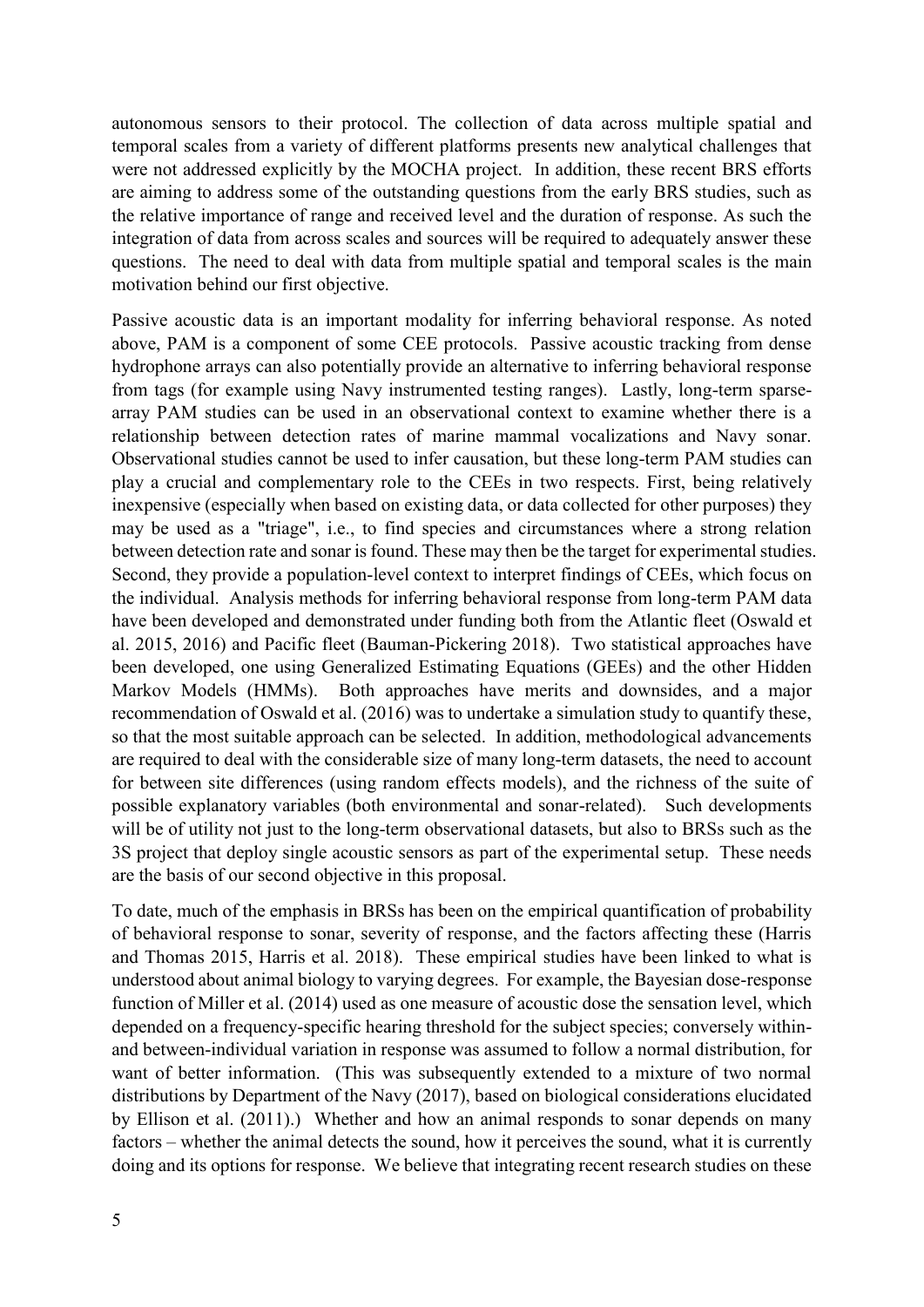topics will lead to more accurate dose-response functions, and this is the basis for our third objective.

A general issue in developing response criteria applicable to all species of Navy interest is that for many species there are still no empirical data to parameterize dose-response functions. Therefore, in lieu of data, species groupings must be established, to allow responsiveness to be predicted for, as yet, unstudied species based on common characteristics. Multi-species doseresponse modelling is one approach to objectively select species groupings based on observed thresholds for behavioral response and using model selection methods. Such an approach has been trialed under a Bayesian hierarchical dose-response framework developed during the MOCHA project and applied to a range of single species (e.g., Antunes et al. 2014, Miller et al. 2014, Wensveen 2016). However, the method used for model selection is computationally intensive and becomes infeasible for selection of species groupings given the number of species of interest to the Navy. This framework was used as a basis for the dose-response modelling performed by the Navy Marine Mammal Program Compliance Team in the most recent round of Navy Behavioral Response Criterion development (Department of the Navy 2017) – there *ad hoc* species groupings were used. To give the option of using objective groupings, we propose development and implementation of a more computationally-feasible method for model selection, as well as other improvements to the modelling framework, as a project option.

### <span id="page-5-0"></span>**Objectives**

The overall aim of this project is to develop new quantitative models and analytical methods for inferring behavioral response of marine mammal species to Navy sonar. Our focus is on studies estimating the response to mid-frequency active sonar, but the methods developed will be widely applicable. We aim to build upon the work of the previous MOCHA project to address outstanding and new statistical challenges. The results will be directly applicable to current Behavioral Response Studies (BRSs) operating on multiple species in multiple oceans and will support future Navy Behavioral Response Criterion development.

Three specific objectives are proposed. Each will form a task of the Double MOCHA project.

1. Develop analytical methods for estimation of behavioral response and subsequent recovery from controlled exposure experiments (CEEs) that allow fusion of multiple input datasets collected across a range of spatial and temporal scales. A particular emphasis will be on the multi-scale Atlantic BRS study.

2. Develop recommendations for effects analysis of long-term passive acoustic data. The work will support effects analysis of vocal marine mammals by both Atlantic and Pacific fleets, as well as BRS studies that deploy long-term passive acoustic sensors.

3. Develop next-generation models for behavioral response based on our understanding of marine mammal signal detection and the evolutionary drivers of response. This will have longer-term impact on exposure-impact modelling and future BRS design.

We also list a further objective as an option.

Option 1. Develop flexible and practical methods for dose-response modeling that allow data from multiple species to be combined and different functional forms of the dose-response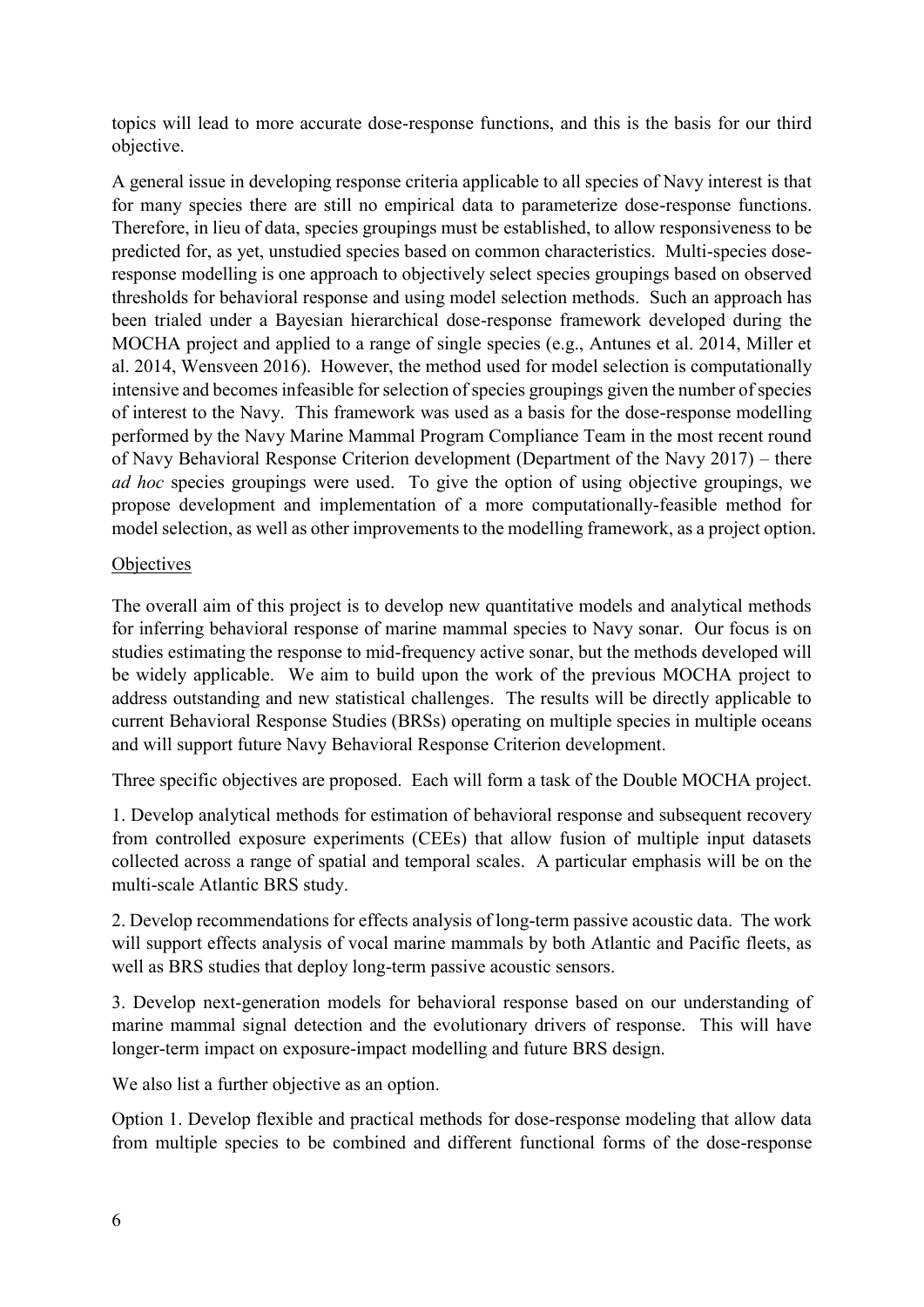function to be fit. This will facilitate development of improved noise exposure criteria, and hence support future Navy Behavioral Response Criterion development.

#### <span id="page-6-0"></span>Task descriptions

*Task 1. Develop analytical methods for estimation of behavioral response and subsequent recovery from CEEs: multi-scale and data fusion.* 

Until recently, CEEs primarily collected data at a high temporal resolution using a combination of visual observations and high-resolution animal-borne kinematic and acoustic recording tags (Harris and Thomas 2015). The MOCHA project focused on development of analytical tools for such situations. A limitation of these tags is that the observation period over which animals were monitored before and after exposures is generally limited (typically  $\leq 1$  day), largely because of the tag technology. This, and other factors, has stimulated the increased use of longer-term satellite telemetry tags that typically transmit horizontal position intermittently and only a few times a day, with sometimes considerable measurement error, and depth records sampled at higher temporal resolution. This raises many analytical challenges: inferring location in the face of measurement error; dealing with the intermittent time series; reconciling the mixed resolution of horizontal and vertical data. In addition, rather than modelling each tag deployment separately, there is often the desire to make joint inferences across multiple deployments – borrowing strength to increase the power to detect effects, and also moving from individual to population-level inference. Such "random effects" models represent a further level of complication. In addition, multiple data streams are often available, with the desire to analyze them jointly. Indeed, making inferences across multiple scales is the stated aim of the Atlantic BRS project, where high-resolution DTags and satellite tags are to be deployed on the same groups and, if possible, the same individuals. A further source of data comes from statistic acoustic recorders, deployed around the same time and location as the CEEs. This gives population- (rather than individual-) level data about acoustic activity of animals that could potentially supplement the individual-level analyses from tag and visual data. Lastly, a recent output of the ONR MMB Sensor and Tag Development topic is development of longer term tags (SMRT tags) capable of recording long-term acoustic and accelerometry data. It is therefore important that analytical tool development considers both current forms of data acquisition and new methods that are anticipated to be available in the relatively near future.

The current state of the art in animal movement modelling relevant to the CEE scenarios described above involves compromises. One broad categorization of movement models is into discrete time vs continuous time models (McClintock et al. 2014). Discrete time models are generally easier to fit to data, and a rich array of models and fitting approaches exist to deal with complications such as measurement error, multiple underlying behavioral states, multiple individuals, etc. (Hooten et al. 2017) – although in practice fitting models that include all these features is still challenging. However, the major problem with discrete time models is that they do not deal well with intermittent data streams or data at multiple temporal scales. Continuous time models, by contrast, naturally accommodate multi (temporal) scale data, but represent a harder analytical challenge and cannot currently deal with all of the complications outlined above. One pragmatic suggestion (McClintock et al. 2017) is to take a 2-stage approach: first fitting a simple continuous-time model (e.g., Johnson 2016) to data to accommodate the measurement error, and then secondly use multiple tracks imputed from this model at regular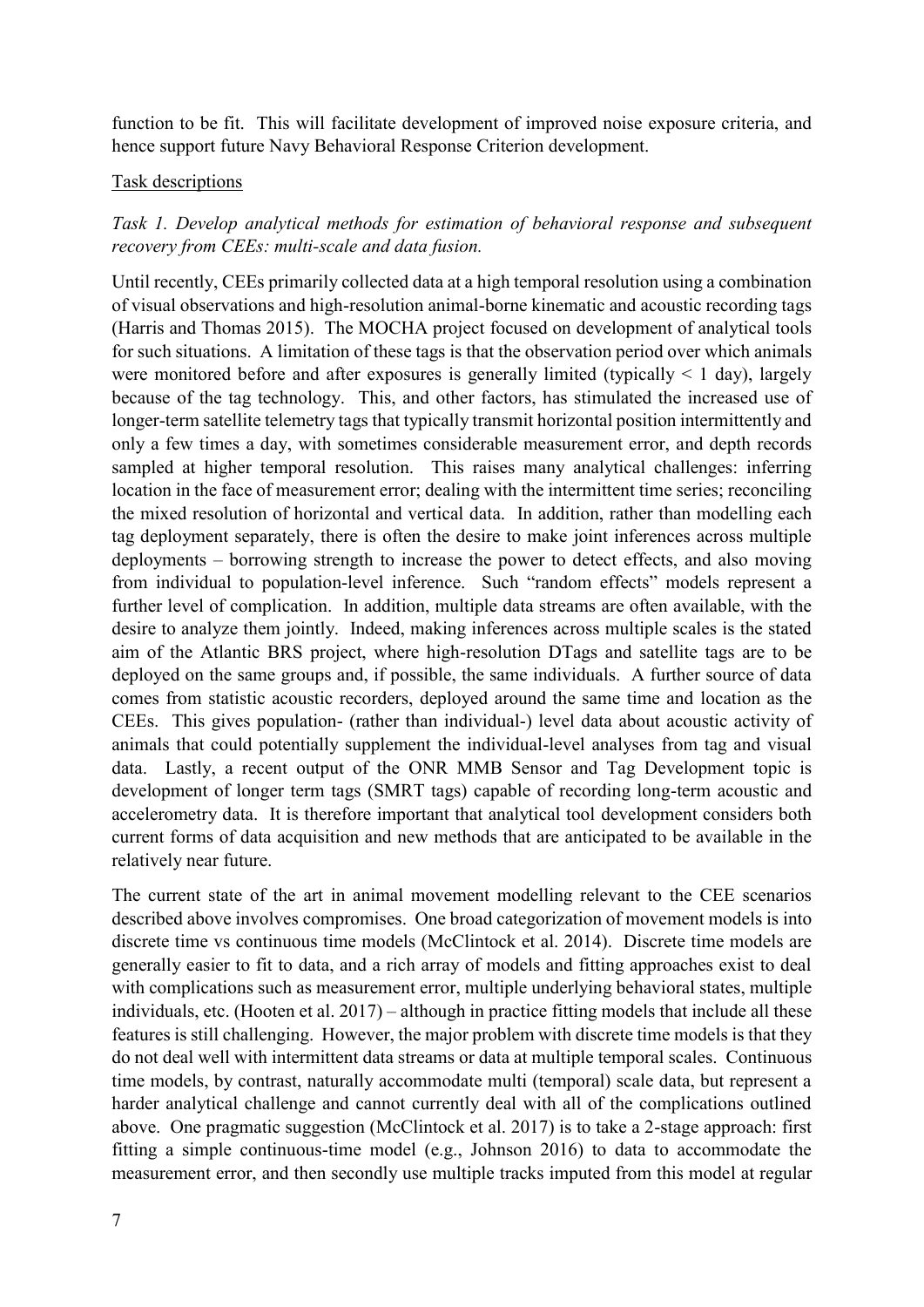time steps in a discrete-time model that contains the other desired features. However, model selection and uncertainty estimation is difficult with such an approach.

We propose to address these challenges by developing a continuous time movement model that is capable of simultaneously handling data from multiple temporal resolutions, measurement error, intermittent observations and random effects arising from multiple individuals. This model will include estimation of behavioral state, and so be capable of inferring behavioral response as well as recovery to baseline conditions, given adequate data. This represents an ambitious goal, and we propose to address it in stages and through multiple routes. One initial focus will be on improved inference from satellite tag data, where it may be possible to generalize the computationally-efficient methods developed by project co-PI Glennie (2018). A second will be on the application of Bayesian data fusion concepts (e.g., Gelfand et al. 2012) to joint inference on animal movement from multiple data streams. We will hold a technical workshop focused on this task early in the project (approx. April 2019). Subsequent to that (likely towards the end of the project), we will investigate the generalization from individual to population level (using random effects modeling), allowing incorporation of acoustic data and potential pooling across species.

### Subtasks:

- 1.1.Improve methods for inferring behavioral response from long-term low-fidelity data such as from satellite tags. Align with Atlantic BRS efforts.
- 1.2.Investigate methods for integrating multiple disparate data streams (e.g., satellite, DTag and potentially SMRT tag data) to infer behavioral response and return to baseline behavior.
- 1.3.Hold workshop focused on multi-scale movement modeling and inference on behavioral response.
- 1.4.Investigate methods for including PAM data from widely-spaced recorders such as those deployed by the 3S and Atlantic BRS teams.
- 1.5.Investigate methods for pooling across species and CEEs to borrow strength and improve inference.

### *Task 2. Develop recommendations for effects analysis for long-term passive acoustic data.*

As noted previously, long term PAM studies have important roles to play in inferring behavioral response: (1) enabling an initial assessment of whether poorly-studied species (or well-studied species within particular regions and/or seasons) show an acoustic response, and (2) giving a wider, population-level context for the results of CEEs which are, by their nature, focused on response of individuals. Two statistical approaches have been developed to relate detection parameters such as detection rate to explanatory variables such as presence and type of sonar. One approach was based on a linear modeling framework, using Generalized Estimating Equations (GEEs) to allow for smooth relationships between response (detection rate) and explanatory variables, while simultaneously dealing with the temporal correlation inherent in this time series data. The second approach was based on stochastic temporal modelling, using Hidden Markov Models (HMMs) to model switching in time between periods of high and low vocal detections, and how explanatory variables such as sonar affect the probability of switching. As noted earlier, it is unclear as to which method is better in this context. We therefore propose to undertake a simulation study to investigate the utility of the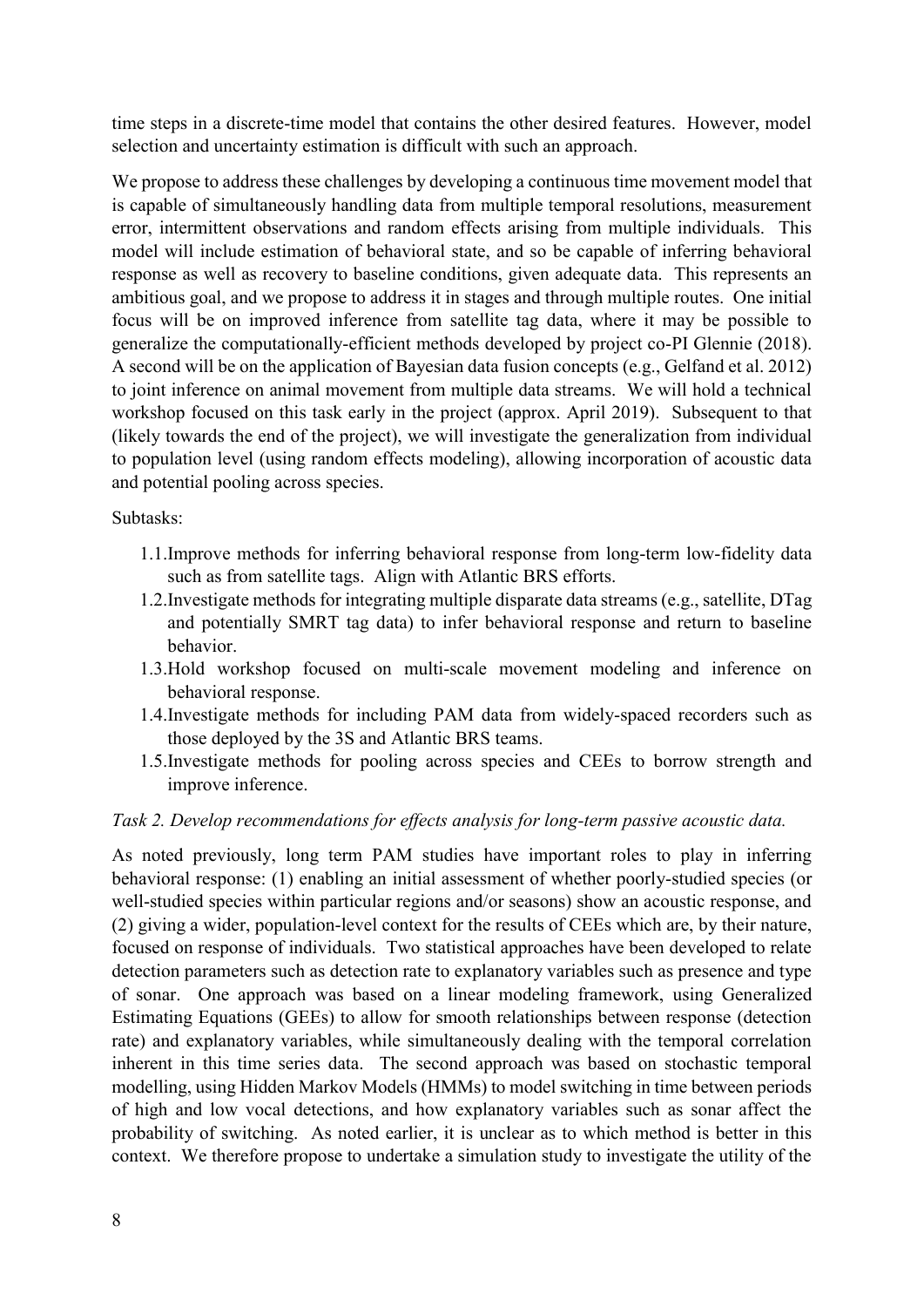two approaches. We will also need to develop strategies to cope with the very large amount of data that is potentially available from some historical studies.

Subtasks:

- 2.1. Undertake simulation study comparing HMMs and GEEs in the context of long-term dispersed sensor behavioral response studies.
- 2.2.Develop methods that are computationally feasible given the size of datasets available from Atlantic and Pacific PAM projects.

Note that task has some overlap with Task 1, where PAM data is being considered for incorporation into CEE analyses. Therefore, this task will be under consideration also during the Task 1 workshop planned for spring 2019.

### *Task 3. Develop next-generation, biologically-driven models for behavioral response.*

This task is focused on synthesizing knowledge generated from studies of animal audition, perception, energetics and population consequence of disturbance with the ultimate goal of creating more biologically-based models for behavioral and physiological response of marine mammals to Navy sonar. The ultimate goal is very ambitious, so we propose to proceed through a series of linked stages. First, we will undertake a review of the potential factors ("contextual variables") affecting behavioral and physiological response, and the potential for the statistical distribution of these factors to be predicted in advance so that they can be used in Navy planning. Second, we will hold a workshop (approx. March 2020) bringing together experts from the fields of marine mammal hearing, attention, stress physiology, energetics and behavioral ecology, together with quantitative scientists to consider the potential for creation of a quantitative, mechanistic model for behavioral response. We anticipate the workshop output will be a model framework, and so the next stage will be to develop mathematical models that build on this framework to enable quantitative exploration of how inputs (contextual variables) relate to outputs (responses). One potentially useful technique is the use of stochastic dynamic programming (Mangel and Clark 1989, Pirotta et al. 2018) to determine the optimal strategy for animal response given its context. We next propose to explore the sensitivity of the mathematical model outputs to input parameters, especially considering the contextual variables that can potentially be used in Navy planning. This will enable us to provide guidance regarding priorities for future data collection. Finally, we will explore the potential for developing statistical models, based on the underlying mathematical models, that can be fit to diverse contextual data collected during BRS studies. Techniques based around Bayesian hidden state (also called state-space) modelling (e.g., Durban and Koopman 2012) will likely be applicable here.

Subtasks:

- 3.1.Review potential contextual variables affecting behavioral and physiological response, and their potential for inclusion in future Navy effects analysis.
- 3.2.Hold inter-disciplinary workshop focused on development of framework for a quantitative mechanistic model for behavioral response.
- 3.3.Develop mathematical models based on framework from 3.2.
- 3.4.Determine sensitivity of models to input parameters, especially variables flagged in 3.1.
- 3.5.Develop statistical (i.e., data-based) models based on mathematical models from 3.2 that can potentially be used to predict response.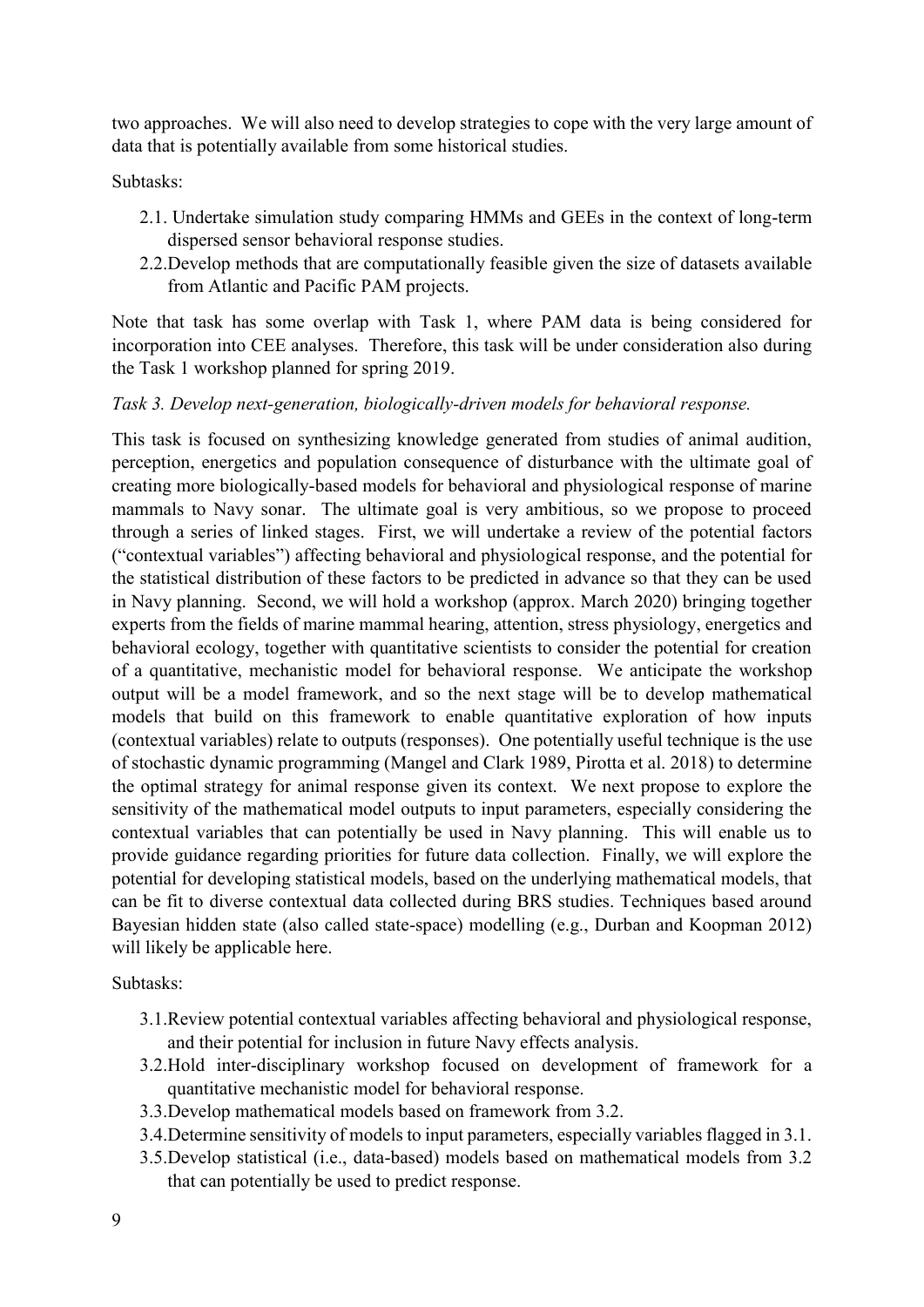### *Option 1. Develop an enhanced dose-response modelling framework.*

This proposed work will build upon research successfully completed within the MOCHA project. There, Bayesian hierarchical models were developed for estimating behavioral response functions (with uncertainty) across acoustic dose and accounting for contextual variables (Miller et al. 2014, Antunes et al. 2015, Wensveen 2016). In addition, two extensions were initiated: (1) multi-species functions; (2) biphasic functions. Here, we propose to complete model development in both these areas (with the second being classed under the label of "model extensions"), as outlined below.

*Multi-species functions.* The current models are implemented in the Bayesian analysis software JAGS (Plummer 2012), and use the Gibbs Variable Selection technique (Ohara and Sillanpaa 2009) for model selection – i.e., to estimate which species belongs in which group. This is computationally infeasible for anything but a few species or covariates. We propose to implement new models using reversible-jump Markov chain Monte Carlo methods (RJMCMC, Green 1995) using custom-written code. RJMCMC is well suited to high-dimensional variable selection problems, and should therefore allow inclusion of many more species and explanatory variables in the model selection step. This is a critical development to maximize the potential and application of the Bayesian hierarchical model framework. We have obtained permission from all BRS project teams to use data from 10 species for the proposed project, and will perform a complete analysis of these data, producing recommended groupings, as part of this task.

*Model extensions.* We propose to extend the biphasic approach developed previously to include an element of model selection  $-$  i.e., determining if the data give evidence for a biphasic function over the monophasic function used by, e.g., Miller et al. 2014. In addition, we propose to extend the suite of currently-available dose-response functions to incorporate concepts from survival analyses. Survival analysis is an approach commonly used to model risk-of-event data (Cox and Oakes 1984, Ibrahim *et al.* 2001), and one that was not investigated within the Bayesian framework during the MOCHA project due to time constraints. It may, for example, offer a better approach for dealing with right and left censored data which occurs when no response is detected in a dose-escalation experiment (right censoring) or when a response is detected in a fixed-dose experiment (left censoring).

Subtasks:

- Option 1.1. Develop methods and accessible software for assessment of multispecies behavioral results functions.
- Option 1.2. Extend current marine mammal dose-response functions to allow for model selection and alternative approaches to right- and left- censoring.

## <span id="page-9-0"></span>**Future Naval Relevance**

As part of rule-making under the US Marine Mammal Protection Act, the Navy has committed to an Integrated Comprehensive Monitoring Program with the following objectives: monitor and assess the effects of Navy activities on protected marine species; ensure that data collected at multiple locations is collected in a manner that allows comparison between and among different geographic locations; assess the efficacy and practicality of the monitoring and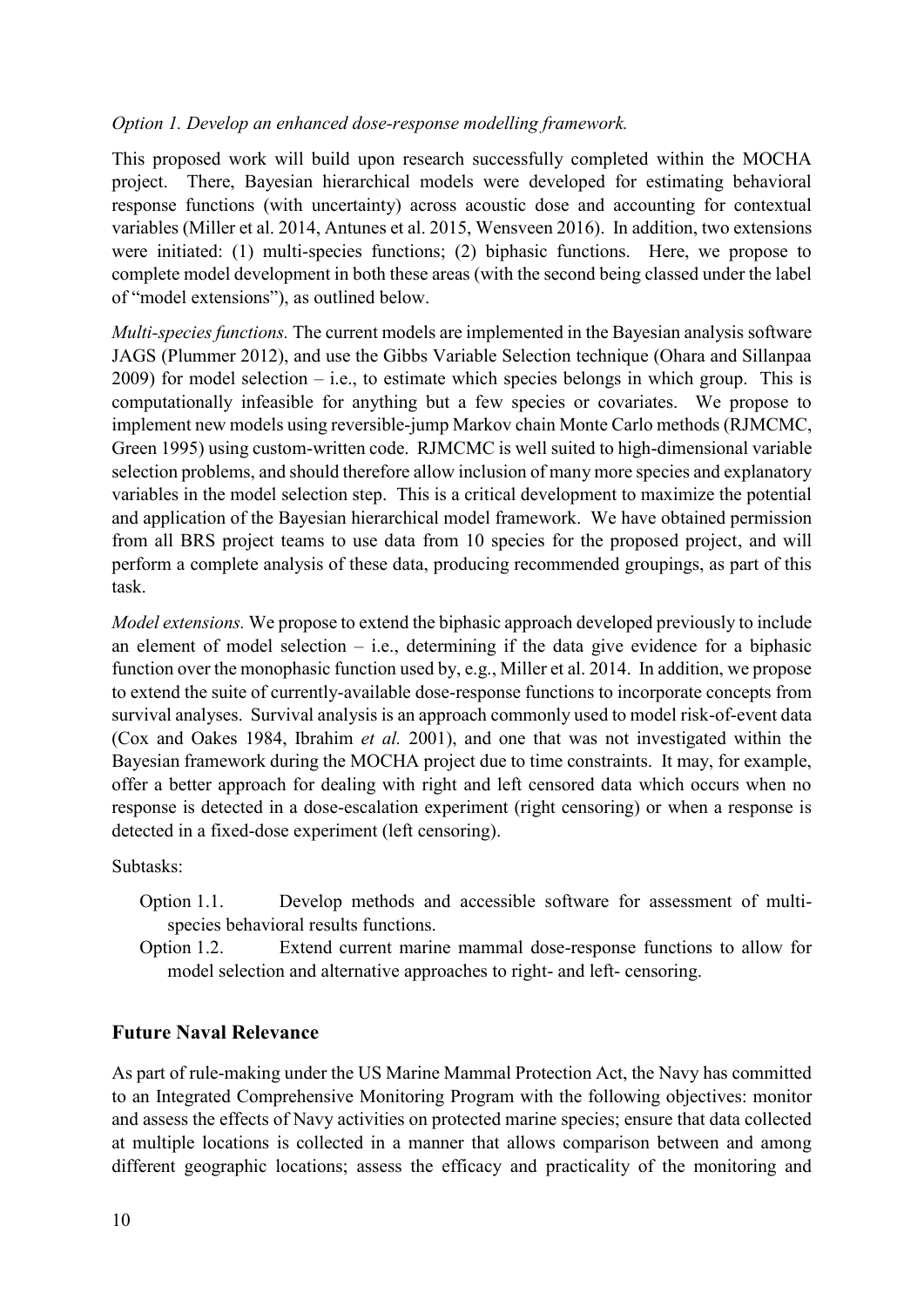mitigation techniques; add to the overall knowledge base of protected marine species and the effects of Navy activities on these species (Stone 2009). As part of its environmental compliance, the Navy must attempt to quantify the effect of sonar operations on marine mammals in all of its operating areas. This requires research to enhance our understanding of the behavioral responses of marine mammals to sonar exposure and to allow the estimation of the relationship between acoustic dosage and other factors with behavioral responses.

A recent Navy funded program (BRREW project) reviewed the current state of knowledge in this subject area in order to evaluate the return on investment of current US Navy funded programs, identify the data needs and the contributions of current research programs to meeting data needs, and the ability to meet outstanding data needs given the current state of technology. In summary it was recommended that "BRS research be continued and extended to increase sample sizes and experimental replication, and temporal duration and spatial scale…...It was noted that future investigations would benefit from combining experimentation and observation to enable linkage of short-term behavioral response to long-term fitness consequences of repeated exposure. Beaked whales were the species group ranked highest in terms of research priority. The importance of baseline studies and longer-term monitoring of animals before and after exposure is emphasized throughout." (Harris & Thomas 2015). The development of methods to analyze longer term, lower resolution data, and to integrate data across different spatio-temporal scales and from different platforms satisfies many of these BRREW recommendations and will enhance the analysis of data being collected by current BRS efforts. The analysis of longer term data using these methods will result in a step increase in the understanding of the effect of navy sonar on cetacean species and provide support to monitoring programs. In addition, we will facilitate communications to maximize the likelihood of applicability to the proposed new tags the Navy is supporting the development of (e.g. SMRT tags).

Our proposed work to develop the next generation of predictive models of behavioral models has the potential to significantly increase the accuracy of future take calculations. In addition, if appropriate information about marine mammals can be gathered just before or during Naval operations, and there is operational flexibility for appropriate mitigation actions, then model predictions may allow reductions in behavioral disturbance.

We anticipate that the outputs of the optional task on dose-response modelling will be of direct relevance to the next round of Navy Behavioral Response Criterion development. We plan to work closely with Navy stakeholders to maximize the utility of our research and the chance that both the outputs based on current data will be used by the environmental compliance community, and that the analytical methods will be used in future iterations as data on more species becomes available. As well as suggesting species groupings, the proposed work will also address the need to understand the relationship between responsiveness and dose metrics other than those related to received sound level. We will use the Bayesian hierarchical doseresponse model to fit a relationship between whale-vessel range and probability of response based on currently available data, and determine the form of this relationship and the level of variability within and between species. This work could help identify data gaps that could be addressed by future behavioral response studies.

Overall, this research effort will build upon many relevant US Navy-funded projects and involve personnel from many of these projects.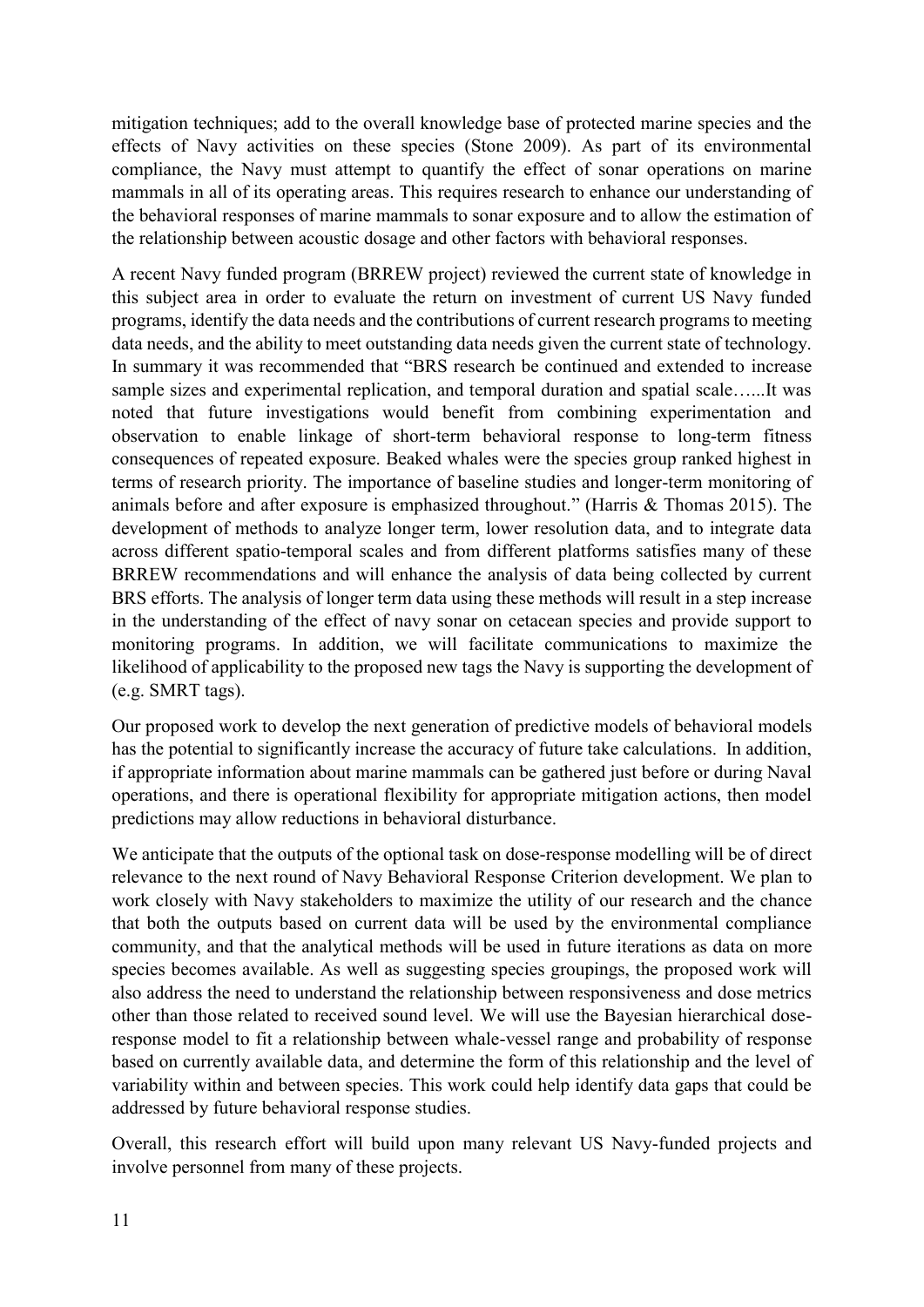# <span id="page-11-0"></span>**Project schedule and milestones**

| Year:                           | 2018        |               |              | 2019<br><b>Q1</b> |              |                |  |              |              |  |                |             |              |                | 2020         |                |             |   |              |              |  |             |                |              |    | 2021         |                |   |              |   |                |                                                 |  |
|---------------------------------|-------------|---------------|--------------|-------------------|--------------|----------------|--|--------------|--------------|--|----------------|-------------|--------------|----------------|--------------|----------------|-------------|---|--------------|--------------|--|-------------|----------------|--------------|----|--------------|----------------|---|--------------|---|----------------|-------------------------------------------------|--|
| <b>Quarter:</b>                 |             | Q3 Q4         |              |                   |              | Q <sub>2</sub> |  |              | Q3           |  | Q <sub>4</sub> |             |              | Q <sub>1</sub> |              | Q <sub>2</sub> |             |   |              | Q3           |  |             | Q <sub>4</sub> |              | Q1 |              | Q <sub>2</sub> |   | Q3           |   | Q <sub>4</sub> |                                                 |  |
| <b>Month:</b>                   |             |               |              |                   |              |                |  |              |              |  |                |             |              |                |              |                |             |   |              |              |  |             |                |              |    |              |                |   |              |   |                | S ONDJF MAMJ JASONDJF MAMJ JASONDJF MAMJ JASOND |  |
| <b>Financial Year:</b>          |             | <b>FY2019</b> |              |                   |              |                |  |              |              |  |                |             |              | <b>FY2020</b>  |              |                |             |   |              |              |  |             | <b>FY2021</b>  |              |    |              |                |   |              |   |                | <b>FY2022</b>                                   |  |
| Workshop 1 - Start up           | x           |               |              |                   |              |                |  |              |              |  |                |             |              |                |              |                |             |   |              |              |  |             |                |              |    |              |                |   |              |   |                |                                                 |  |
| Task 1                          |             |               |              |                   |              |                |  |              |              |  |                |             |              |                |              |                |             |   |              |              |  |             |                |              |    |              |                |   |              |   |                |                                                 |  |
| Task 2                          |             |               |              |                   |              |                |  |              |              |  |                | X X X X X X |              |                |              |                |             |   |              |              |  |             |                |              |    |              |                |   |              |   |                |                                                 |  |
| Workshop 2                      |             |               |              |                   |              | X              |  |              |              |  |                |             |              |                |              |                |             |   |              |              |  |             |                |              |    |              |                |   |              |   |                |                                                 |  |
| Task 3                          |             |               |              |                   |              |                |  |              |              |  |                |             |              |                |              |                |             |   |              |              |  |             |                |              |    |              |                |   |              |   |                |                                                 |  |
| Workshop 3                      |             |               |              |                   |              |                |  |              |              |  |                |             |              |                |              | x              |             |   |              |              |  |             |                |              |    |              |                |   |              |   |                |                                                 |  |
| Workshop 4 - wrap up            |             |               |              |                   |              |                |  |              |              |  |                |             |              |                |              |                |             |   |              |              |  |             |                |              |    |              |                |   |              | X |                |                                                 |  |
| <b>Project Management</b>       |             |               |              |                   |              |                |  |              |              |  |                |             |              |                |              |                |             |   |              |              |  |             |                |              |    |              |                |   |              |   |                |                                                 |  |
| PDRA management/project support |             |               |              |                   |              |                |  |              |              |  |                |             |              |                |              |                |             |   |              |              |  |             |                |              |    |              |                |   |              |   |                |                                                 |  |
| Workshop organisation           | $\mathbf x$ |               |              |                   | X X          |                |  |              |              |  |                |             |              |                | X X          |                |             |   |              |              |  |             |                |              |    |              |                |   | X X          |   |                |                                                 |  |
| Progress meetings               |             | $\mathbf x$   | $\mathbf{x}$ |                   | $\mathbf{x}$ | $\mathbf{x}$   |  | $\mathbf{x}$ | $\mathbf{x}$ |  | $\mathbf{x}$   |             | $\mathbf{X}$ |                | $\mathbf{x}$ |                | $\mathbf X$ |   | $\mathbf{x}$ | $\mathbf{x}$ |  | $\mathbf X$ |                | $\mathbf{x}$ |    | $\mathbf{x}$ | $\mathbf x$    | X | $\mathbf{x}$ |   | $\mathbf x$    | $\mathbf{x}$                                    |  |
| Annual reports                  |             |               |              |                   |              |                |  | X            |              |  |                |             |              |                |              |                |             | X |              |              |  |             |                |              |    |              |                | X |              |   |                |                                                 |  |
| Final report                    |             |               |              |                   |              |                |  |              |              |  |                |             |              |                |              |                |             |   |              |              |  |             |                |              |    |              |                |   |              |   |                | X                                               |  |
| <b>Option 1</b>                 |             |               |              |                   |              |                |  |              |              |  |                |             |              |                |              |                |             |   |              |              |  |             |                |              |    |              |                |   |              |   |                |                                                 |  |

# <span id="page-11-1"></span>**Reports and deliverables**

- 1. Annual progress reports describing progress to date: June 2019, June 2020, June 2021.
- 2. Final report, detailing all findings as well as the datasets used and algorithms developed. In cases where this information is already contained in a peer-reviewed publication (see below), reference to that publication will be sufficient. December 2021.
- 3. Public reports summarizing the discussions and outcomes of each workshop. These will be available on the project website.
- 4. At least four manuscripts submitted to peer-reviewed journals. December 2021.
- 5. Presentations at four or more scientific/statistical conferences. Relevant opportunities include the Society for Marine Mammalogy biennial conference in December 2019 and December 2021, the International Statistical Ecology Conference in June 2020, and the Effects of Noise on Aquatic Life conference in July 2019.
- 6. Datasets used archived wherever possible. December 2021.
- 7. If Option 1 is exercised, at least one additional manuscript submitted to a peer-reviewed journal. April 2021.

## <span id="page-11-2"></span>**Management approach**

The project will build upon the success of the MOCHA project (https://synergy.standrews.ac.uk/mocha/), where a series of workshops brought together participants to exchange knowledge and to discuss statistical solutions to analytical challenges, backed by post-doctoral researchers carrying out methodological development during the entire course of the project. For Double MOCHA, the project will be led by the University of St Andrews, with co-PIs at Duke University and post-doctoral researchers at both institutions. As with the MOCHA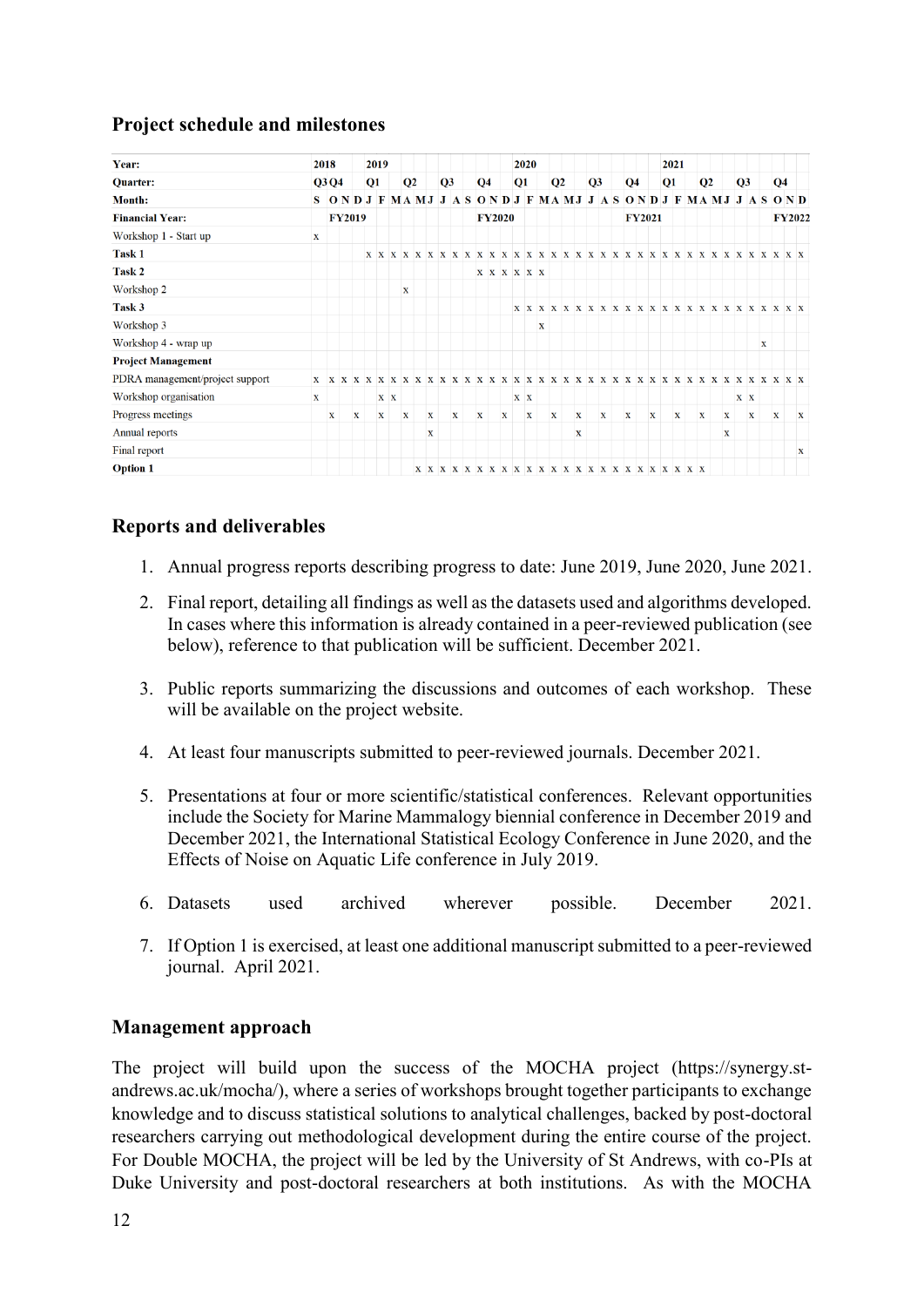project, we propose a steering committee made up of representatives of all current and recent Navy-funded Behavioral Response Studies. Invited workshop participants will depend on the workshop focus (see below), but will generally include researchers involved in analysis for the Navy BRS projects, plus external experts in the workshop topic.

We plan to hold four workshops over the course of the project. The fine-scale definition of the research challenges will be facilitated by a start-up workshop held in The Hague immediately following the Effect of Sound on Marine Mammals (ESOMM) meeting, 9-14th September 2018. The cost of this workshop will be low due to high attendance of workshop participants at the preceding meeting. We will then hold a further three workshops, one per year, following appointment of the post-doctoral researchers in January 2019. These workshops will allow for general progress updates and discussion, but additionally will have a unique focus. The second workshop will focus on Tasks 1 and 2, the third workshop will focus on Task 3 and Option 1, and the final workshop will allow for reporting and final analysis improvement. The focus of the second and third workshops will enable us to restrict the number of attendees to a productive level, and to deal with the peculiarities of each challenge in turn. Note that we will consider Option 1 at the third workshop whether it is exercised or not; our main focus will be on Task 3, but the additional cost of considering Option 1 will be small, and the information gathered will be included in our workshop report to help facilitate future work in this area. To minimize travel by participants, we will, whenever possible, schedule the workshops to coincide with existing BRS project meetings, for example cruise planning meetings or analysis meetings.

In the periods between face-to-face workshops, we will hold regular (at least one per month) conference calls to discuss technical aspects of the project with the PIs and PDRAs, and every six months we will hold a progress meeting via conference call with the steering committee. This format of separating conference call meetings into small technical meetings and larger progress meetings has worked very well within other projects coordinated by the PIs (such as the NOPP-funded DECAF project, the ONR-funded LATTE project, the ONR-funded MOCHA project and currently the LMR-funded DenMod project).

Two post-doctoral researchers (PDRAs) will conduct the majority of the research and model development over the course of the project. One PDRA will be based in St Andrews and will be supervised by Thomas, Harris and Glennie. The other will be based at Duke University under the supervision of Gelfand and Schick. However, there will be frequent communication to ensure both PDRAs receive input from all supervisors as well as other expertise as required. Both researchers will also have frequent contact with colleagues based at the Sea Mammal Research Unit (SMRU) and at the Duke Marine Lab who have extensive experience with the species, experimental protocols and data. Both PDRAs will have a strong background in mathematics and statistics. We have included additional expertise where required, as follows. Dr Nicola Quick will provide an advisory role with regards data and biological interpretation, particularly on Task 1. Quick is a research scientist at Duke Marine Lab and has been involved with projects concerning acoustic behavior of marine mammals and the effects of anthropogenic noise on cetaceans. Most recently she has been one of the lead analysts for the Atlantic BRS efforts. Dr. Cornelia Oedekoven will lead on the statistical development of the RJMCMC method for the model selection for the Bayesian dose-response modelling (Option 1). Oedekoven has been a post-doctoral research fellow at CREEM) since October 2012. As part of her PhD program at CREEM she developed hierarchical models and RJMCMC methods for distance sampling and other count data.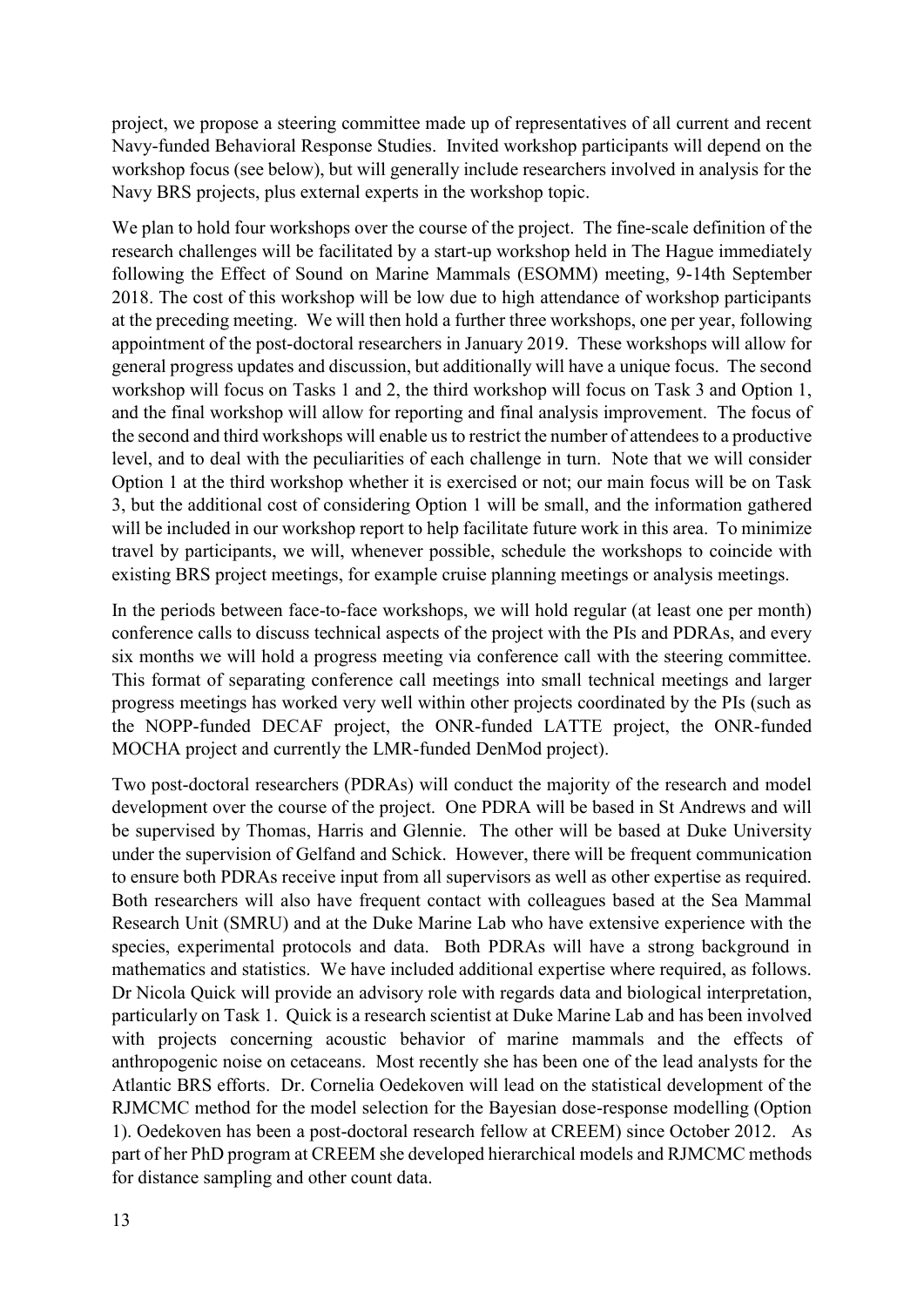# <span id="page-13-0"></span>**References**

Antunes, R., Kvadsheim, P.H., Lam, F.P.A., Tyack, P.L., Thomas, L., Wensveen, P.J. & Miller, P.J.O. (2014). High thresholds for avoidance of sonar by free-ranging long-finned pilot whales (*Globicephala melas*). Marine pollution bulletin 83(1), 165-180.

Bauman-Pickering, S., A. Sirovic, J.A. Hildebrand, J.S. Trickey, A. Meyer-Lobbecke, A. Rice & S.M. Wiggins. (2018). Progress Report: Potential Impact of Mid-Frequency Active Sonar on Whales from Passive Acoustic Montitoring Data. Marine Physical Laboratory, Scripps Institution of Oceanography, University of California San Diego, La Jolla, CA, MPL Technical Memorandum #620 under Cooperative Ecosystems Study Unit Cooperative Agreement N62473-16-2-012 for U.S. Navy, U.S. Pacific Fleet, Pearl Harbor, HI

Cox, D.R. & Oakes, D. (1984). Analysis of survival data. Chapman and Hall.

Department of the Navy. (2017). Technical report: Criteria and thresholds for U.S. Navy acoustic and explosive effects analysis (Phase III). SSC Pacific, San Diego, California. 194 pages.

Durban, J. & Koopman, S.J. (2012). Time Series Analysis by State Space Methods. 2<sup>nd</sup> ed. Oxford University Press.

Ellison, W.T., B.L. Southall, C.W. Clark and A.S. Frankel. (2011). A new context-based approach to assess marine mammal behavioral responses to anthropogenic sounds. Conservation Biology 26: 21-28.

Gelfand, A.E. (2012). Hierarchical modelling for spatial data problems. Spatial Statistics 1: 30-39.

Glennie, R. (2018). Incorporating animal movement with distance sampling and spatial capture-recapture. PhD Thesis, Unversity of St Andrews.

Green, P.J. (1995). Reversible jump MCMC computation and Bayesian model determination. Biometrika 82, 711–732.

Harris, C. M. & Thomas, L. (2015). Status and future of research on the behavioural responses of marine mammals to U.S. Navy sonar*.* CREEM Technical Report, no. 2015-3, University of St Andrews. http://hdl.handle.net/10023/7741

Harris, C.M., L. Thomas, E.A. Falcone, J. Hildebrand, D. Houser, P.H. Kvadsheim, F.P.A. Lam, P.J.O. Miller, D.J. Moretti, A.J. Read, H. Slabbekoorn, B.L. Southall, P.L. Tyack, D. Wartzok, & V.M. Janik. (2018). Marine mammals and sonar: dose-response studies, the riskdisturbance hypothesis and the role of exposure context. Journal of Applied Ecology 55: 396- 404.

Hastings, W. K. (1970). Monte Carlo sampling methods using Markov chains and their applications. Biometrika 57 (1), 97–109.

Ibrahim, J.G., M-H Chen & Sinha, D. (2001). Bayesian Survival Analysis. Springer-Verlag.

Hooten, M.B., Johnson, D.S., McClintock, B.T. & Morales, J.M. (2017). Animal Movement: Statistical Models for Telemetry Data. CRC Press, Boca Raton, Florida.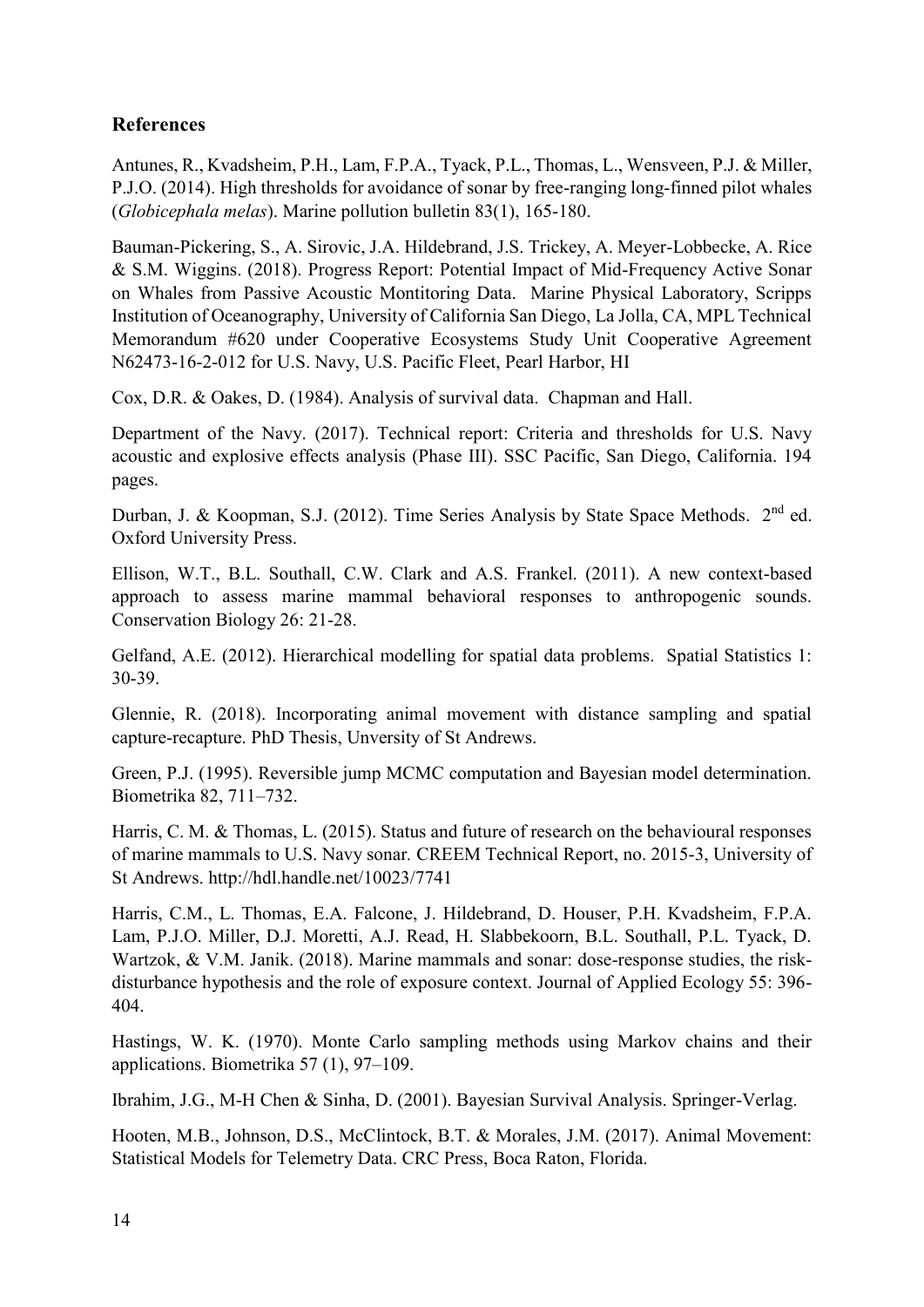Johnson, D. S. (2016). "crawl: Fit Continuous-Time Correlated Random Walk Models to Animal Movement Data", R package version 2.0.4. https://cran.rproject.org/web/packages/crawl/

Johnson, M.P. & Tyack, P.L. (2003) A digital acoustic recording tag for measuring the response of wild marine mammals to sound. *IEEE Journal of Oceanic Engineering*, **28**, 3–12.

King, R., Morgan, B.J.T., Gimenez, O. & Brooks, S.P. (2010). Bayesian Analysis for Population Ecology. London/Boca Raton: Chapman & Hall/CRC Press.

Lam, F.P., Kvadsheim, P.H., Miller, P.J., Tyack, P.L., Ainsle, M.A., Cure, C., Kleivane, L., Sivle, L.D., van Ijsselmuide, S.P., Visser, F., von Benda-Beckmann, A.A., Wensveen, P.J. & Dekeling, R.P. (2016). Controlled Sonar Exposure Experiments on Cetaceans in Norwegian Waters: Overview of the 3S-Project. Advances in Medical and Experimental Biology 875: 589- 98.

Mangel, M. & C.W. Clark. (1989). Dynamic Modeling in Behavioral Ecology. Princeton University Press.

McClintock, B.T., D.S. Johnson, M.B. Hooten, J.M. Ver Hoef and J.M. Morales. (2014). When to be discrete: the importance of time formulation in understanding animal movement. Movement Ecology 2:21.

McClintock, B.T. (2017). Incorporating telemetry error into hidden Markov models of animal movement using multiple imputation. Journal of Agricultural, Biological and Environmental Statistics 22: 249-269.

Metropolis, N., Rosenbluth, A.W., Rosenbluth, M.N., Teller, A.H. & Teller, E. (1953). Equations of state calculations by fast computing machines. Journal of Chemical Physics 21 (6), 1087–1091.

Miller. P.J.O., Kvadsheim, P.H., Lam., F.P.A., Wensveen, P.J., Antunes, R., Alves, A.C., Visser, F., Kleivane, L., Tyack, P.L. & Doksæter Sivle. L. (2012). The severity of behavioural changes observed during experimental exposures of killer (*Orcinus orca*), long-finned pilot (*Globicephala melas*), and sperm (*Physeter macrocephalus*) whales to naval sonar. Aquatic Mammals 38(4): 362-401.

Miller, P.J., Antunes, R.N., Wensveen, P.J., Samarra, F.I.P., Alves A.C., Tyack, P.L., Kvadsheim, P.H., Kleivane, L., Lam, F.-P.A., Ainslie, M.A. & Thomas, L. (2014). Doseresponse relationships for the onset of avoidance of sonar by free-ranging killer whales. The Journal of the Acoustical Society of America 135(2), 975-993.

Oedekoven C.S., Buckland, S.T., MacKenzie, M.L., King, R., Evans, K.O. & Burger, L.W. (2014). Bayesian methods for hierarchical distance sampling models. Journal of Agricultural, Biological and Environmental Statistics 19, 219-239.

Oswald, J.N., C.S. Oedekoven, T.M. Yack, C.G.M. Paxton, V. Popov, L. Thomas, R. Walker, E. Ferguson, and T. Norris. (2016). Increasing Sample Size for Examining Changes in Vocal Behavior in Relation to Navy Sonar Activity: Final Report. Submitted to HDR Environmental, Operations and Construction, Inc. Norfolk, Virginia, under contract no. CON-005-4394-009. Prepared by Bio-Waves, Inc., Encinitas, California and Center for Research into Ecological and Environmental Modelling, University of St. Andrews, St. Andrews, Fife, Scotland.